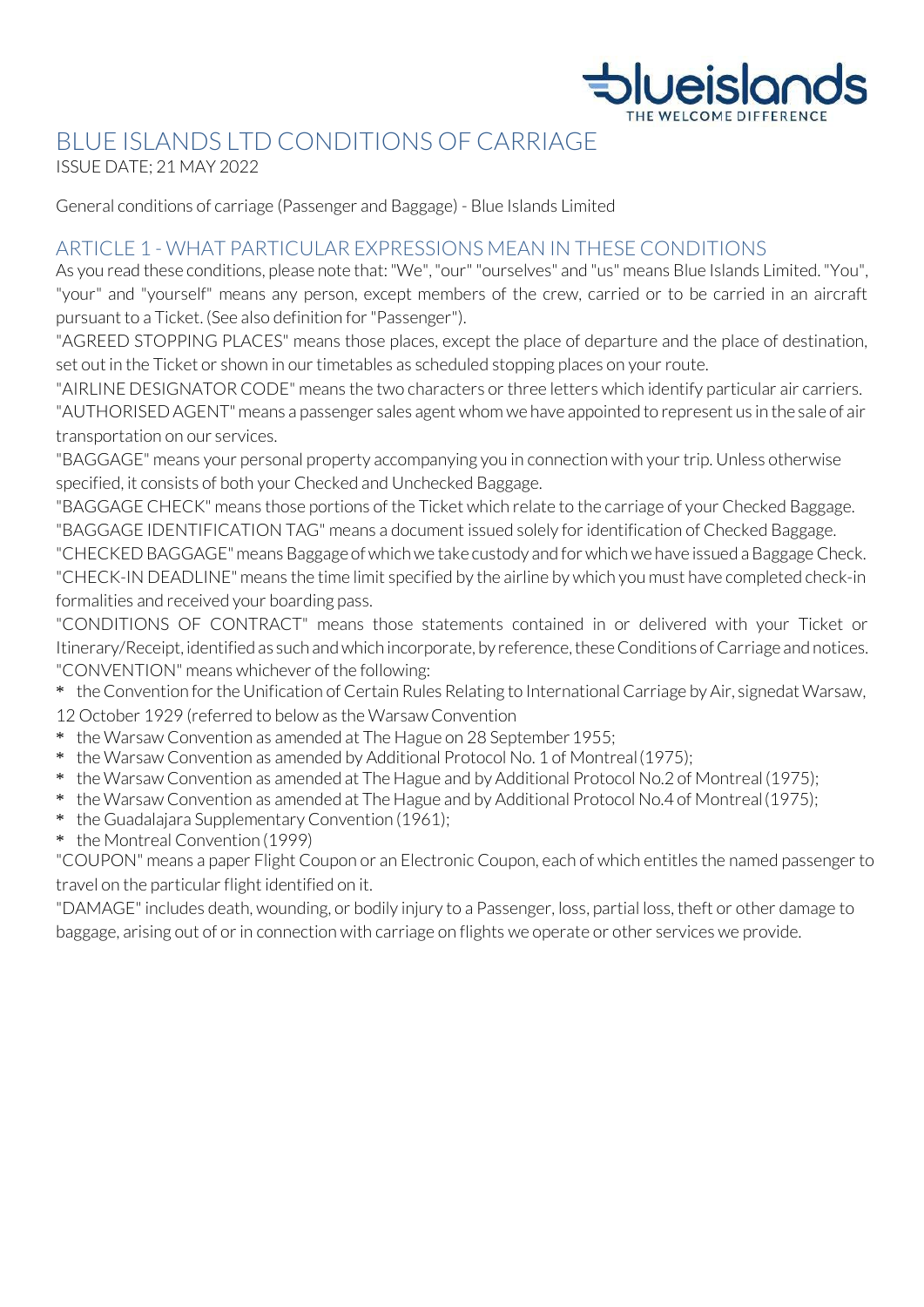

"DAYS" mean calendar days, including all seven days of the week; provided that, for the purpose of notification, the day upon which notice is dispatched shall not be counted. For the purpose of determining validity of a Ticket, we will not count the day on which the Ticket was issued, or the first flight commenced.

"ELECTRONIC COUPON" means an electronic flight coupon or other value document held in our database.

"ELECTRONIC TICKET" means the Itinerary/Receipt issued by us or on our behalf, the Electronic Coupons and, if applicable, a boarding document.

"FLIGHT COUPON" means that portion of the Ticket that bears the notation "good for passage," or in the case of an Electronic Ticket, it means the Electronic Coupon, and indicates the particular places between which you are entitled to be carried.

"FORCE MAJEURE" means unusual and unforeseeable events beyond your control, the consequences of which could not have been avoided even if all due care had been exercised.

"ITINERARY/RECEIPT" means a document or documents we issue to Passengers travelling on Electronic Tickets that contains the Passenger's name, flight information and notices. "PASSENGER" means any person, except members of the crew, carried or to be carried in an aircraft pursuant to a Ticket. (See also definition for "you", "your" and "yourself").

"PASSENGER COUPON" or "PASSENGER RECEIPT" means that portion of the Ticket issued by us or on our behalf, which is so marked, and which is to be retained by you.

"SPECIAL DRAWING RIGHTS" are an international unit of account, defined by the International Monetary Fund, based upon the values of several leading currencies. The currency values of the Special Drawing Right fluctuate and are re-calculated each banking day.

"STOPOVER" means a scheduled stop on your journey, at a point between the place of departure and the place of destination.

"TARIFF" means the published fares, charges and/or related Conditions of Carriage of an airline filed, where required, with the appropriate authorities.

"THROUGH FARE" means a single ticket for a passenger's continuous journey that involves connecting transportation on two or more flights, where baggage is checked in at departure and only collected at the ultimate destination.

"TICKET" means either the document entitled "Passenger Ticket and Baggage Check" or the Electronic Ticket, in each case issued by us or on our behalf, and includes the Conditions of Contract, notices and Coupons. "UNCHECKED BAGGAGE" means any of your Baggage other than Checked Baggage.

# ARTICLE 2 - APPLICABILITY

2.1 General

Except as provided in Articles 2.2 and 2.4, our Conditions of Carriage apply only on those flights, or flight segments, which are operated by us or sold by us to you as principal and to any case where we have a legal liability to you in respect of your flight.

#### 2.2 Charter operations

If carriage is performed pursuant to a charter agreement, these Conditions of Carriage apply only to the extent they are incorporated by reference or otherwise, in the charter agreement or the Ticket.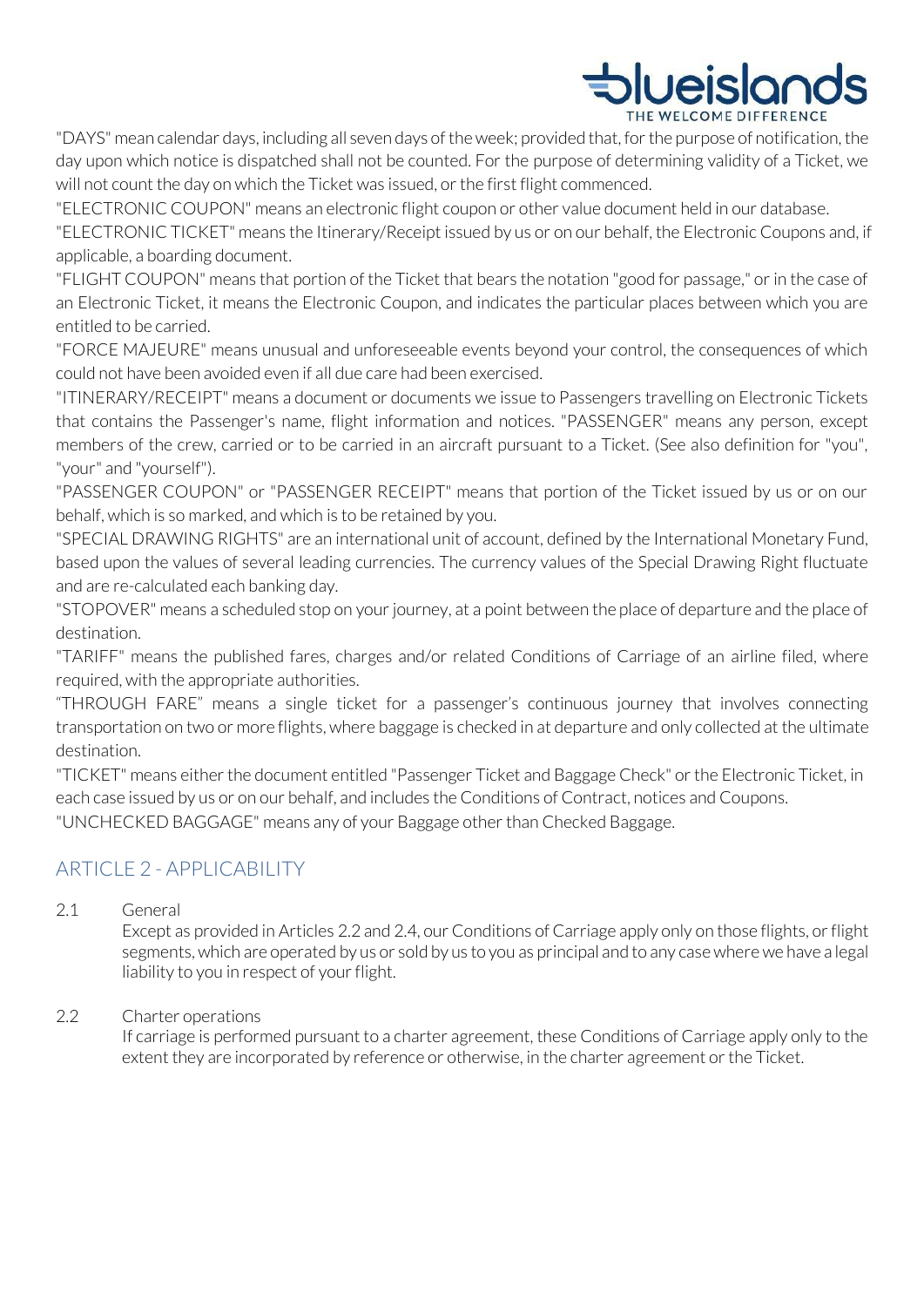

2.3 Code Shares

On some services we may have arrangements with other carriers known as "Code Shares". This means that even if you have a reservation with us and hold a ticket with our name or airline designator code for the flight, another carrier may operate the aircraft. If such arrangements apply we will advise you of the carrier operating the aircraft at the time you make a reservation.

- 2.4 Overriding law
- 2.4.1 If these Conditions of Carriage are inconsistent with our Tariffs or applicable law, the Tariffs or law shall prevail.
- 2.4.2 If any provision of these Conditions of Carriage is invalid under any applicable law, the other provisions will remain valid.
- 2.5 Conditions prevail over other regulations Except as provided in these Conditions of Carriage, in the event of inconsistency between on the one hand these Conditions of Carriage and on the other our Flight Information available on our Website or Passenger Charter, or any other regulations we may have, these Conditions of Carriage shall prevail.
- 2.6 General Provisions

# ARTICLE 3 - TICKETS

- 3 General Provisions
- 3.1.1 We will provide carriage only to the Passenger named in the Ticket, and you will be required to produce appropriate identification.
- 3.1.2 Tickets are not transferable unless we agree and the applicable fee is paid.
- 3.1.3 Tickets sold by Blue Islands, along with ancillary services such as seat selection and extra hold baggage, are non-refundable
- 3.1.4 Some Tickets are sold at discounted fares which may be partially or completely non-refundable. You should choose the fare best suited to your needs. You may also wish to ensure that you have appropriate insurance to cover instances where you have to cancel your Ticket.
- 3.1.5 If you have a non-refundable Ticket that is unused due to Force Majeure, we may, at our absolute discretion, provide you with a credit of the non-refundable amount of the fare, for future travel with us, subject to deduction of a reasonable administration fee if you advise Blue Islands Customer Care within 24 hours of your scheduled flight and furnish evidence of such Force Majeure.
- 3.1.6 The Ticket is and remains at all times the property of the issuing airline.
- 3.1.7 You will not be entitled to be carried on a flight unless you present either:
	- a valid Ticket containing the Flight Coupon for that flight and all other unused Flight Coupons and the Passenger Coupon; or
		- positive identification and a valid Electronic Ticket that has been duly issued in your name.
- 3.1.8 You shall not be entitled to be carried if the Ticket presented is mutilated or if it has been altered otherwise than by us or our Authorised Agent.
- 3.1.9 A ticket is valuable and you should take appropriate measures to safeguard it and ensure it is not lost or stolen.
- 3.2 Period of validity
- 3.2.1 Except as otherwise provided in the Ticket, these Conditions of Carriage, or in applicable Tariffs(in which case the limitation will be shown on the Ticket), a Ticket is validfor:
	- one year from the date of issue; or
	- subject to the first travel occurring within one year from the date of issue, one year from the date of first travel under the Ticket.
- 3.2.2 If you are prevented from travelling within the period of validity of the Ticket because we are unable to confirm a reservation at the time you request a reservation, the validity of such Ticket will be extended, or you may be entitled to a refund in accordance with Article 10.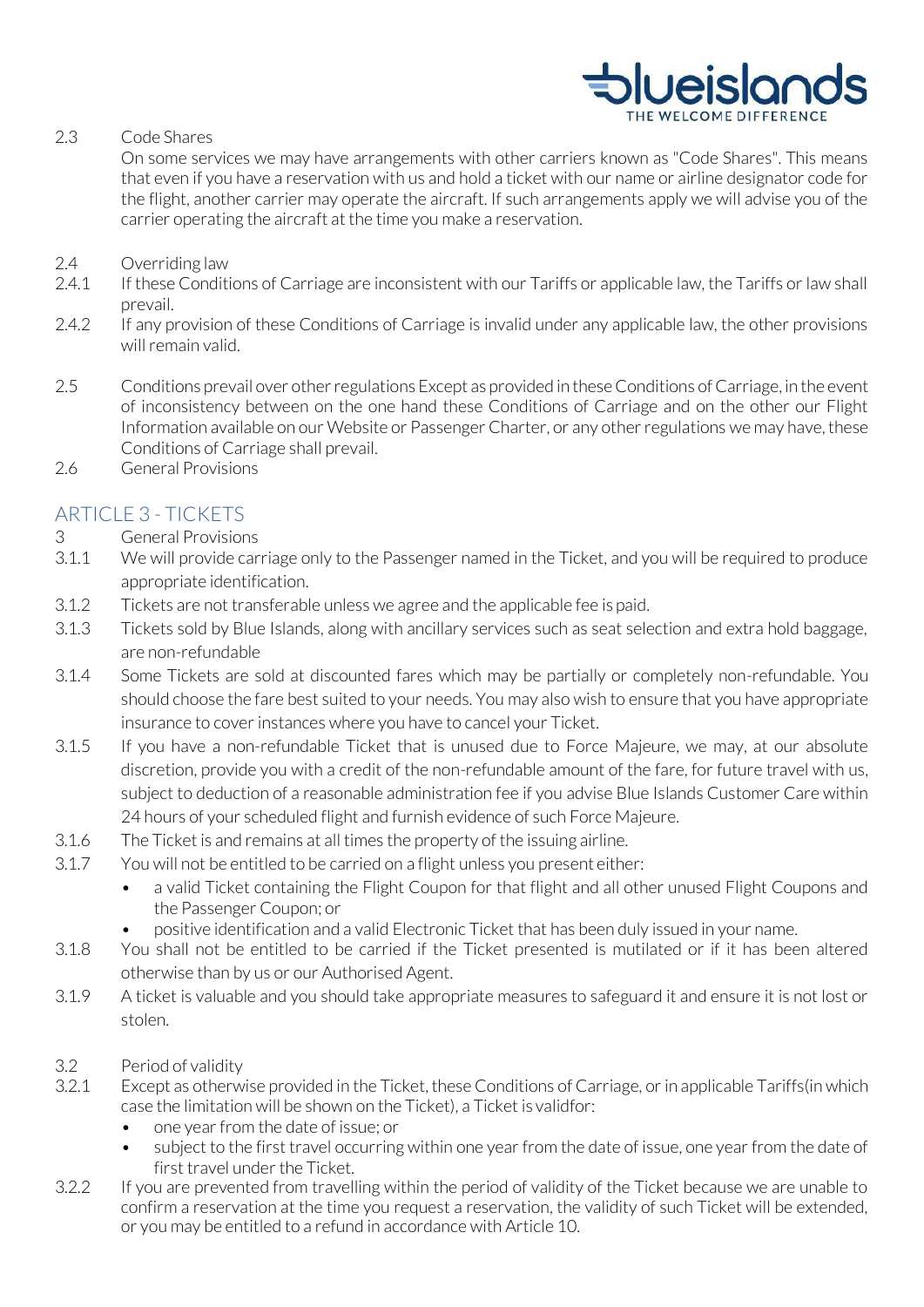# **Ilueislar** THE WELCOME DIFFERENCE

- 3.2.3 If you become ill after the commencement of your journey and you are prevented from travelling within the period of validity of the Ticket, we may extend the period of validity of your Ticket until either the date when you become fit to travel; or our first available flight after such date in the class of service for which the fare has been paid from the point where the journey is resumed. You must provide us with a medical certificate stating the facts relating to your illness and confirming the date that you will be fit to travel again.
- 3.2.4 When the flight coupon(s) or electronic coupon remaining in the Ticket involve one or more Stopovers, the validity of such Ticket may be extended for not more than three months from the date shown on the medical certificate. In such circumstances, we will similarly extend the period of validity of Tickets of other members of your immediate family accompanying you.
- 3.2.5 In the event of death of a Passenger en route, the Tickets of persons accompanying that Passenger may be modified by waiving the minimum stay or extending the validity. In the event of a death in the immediate family of a Passenger who has commenced travel, the validity of that Passenger's Tickets and those of his or her immediate family who are accompanying the Passenger may likewise be modified. Any such modification shall bemade upon receipt of a valid death certificate and any such extension of validity shall not be for a period longer than forty-five (45) Days from the date of thedeath.
- 3.3 Coupon sequence and use
- 3.3.1 The Ticket you have purchased is valid only for the transportation as shown on the Ticket, from the place of departure via any Agreed Stopping Places to the final destination. The fare you have paid is based upon our Tariff and is for the transportation as shown on the Ticket. The Ticket will not be honoured and will lose its validity if all the Coupons are not used in the sequence provided in theTicket.
- 3.3.2 Should you wish to change any aspect of your transportation you must contact us in advance. The fare for your new transportation will be calculated and you will be given the option of accepting the new price or maintaining your original transportation as ticketed. Should you be required to change any aspect of your transportation due to Force Majeure, you must contact us as soon as practicable and we will use reasonable efforts to transport you to your next Stopover or final destination, without recalculation of your fare at our absolute discretion.
- 3.3.3 Should you change your transportation without our agreement, we will assess the correct price for your actual travel. You will have to pay any difference between the price you have paid and the total price applicable for your revised transportation, but otherwise your unused Coupons have no value.
- 3.3.4 Some types of changes will not result in a change of fare, but others, such as changing the place of departure (for example, if you do not fly the first segment) or reversing the direction you travel, can result in an increase in price. Many special fares are valid only on the dates and for the flights shown on the Ticket and may not be changed at all, or only upon payment of an additionalfee.
- 3.3.5 Each Flight Coupon contained in your Ticket will be accepted for carriage in the class of service on the date and flight for which space has been reserved. When a Ticket is originally issued without a reservation being specified, space may be laterreserved subject to our Tariff and the availability of space on the flight requested.
- 3.3.6 If you do not show up for any flight without advance notice to us, we may cancel your return or onward reservations.
- 3.4 Name and address of carrier

Our name may be abbreviated to our Airline Designator Code, or otherwise, in the Ticket. Our trading address is Blue Islands Hangar, Le Bourg, Forest, Guernsey, GY8 0AN

[www.blueislands.com](http://www.blueislands.com/) [the website] is operated by Blue Islands Services Ltd, 100 Avebury Boulevard, Milton Keynes, MK9 1FH

# ARTICLE 4 - FARES, TAXES, FEES AND CHARGES AND CURRENCY

4.1 Fares

Fares apply only for carriage from the airport at the point of origin to the airport at the point of destination, unless otherwise agreed by us. Fares do not include ground transport service between airports and between airports and town terminals. Your fare will be calculated in accordance with our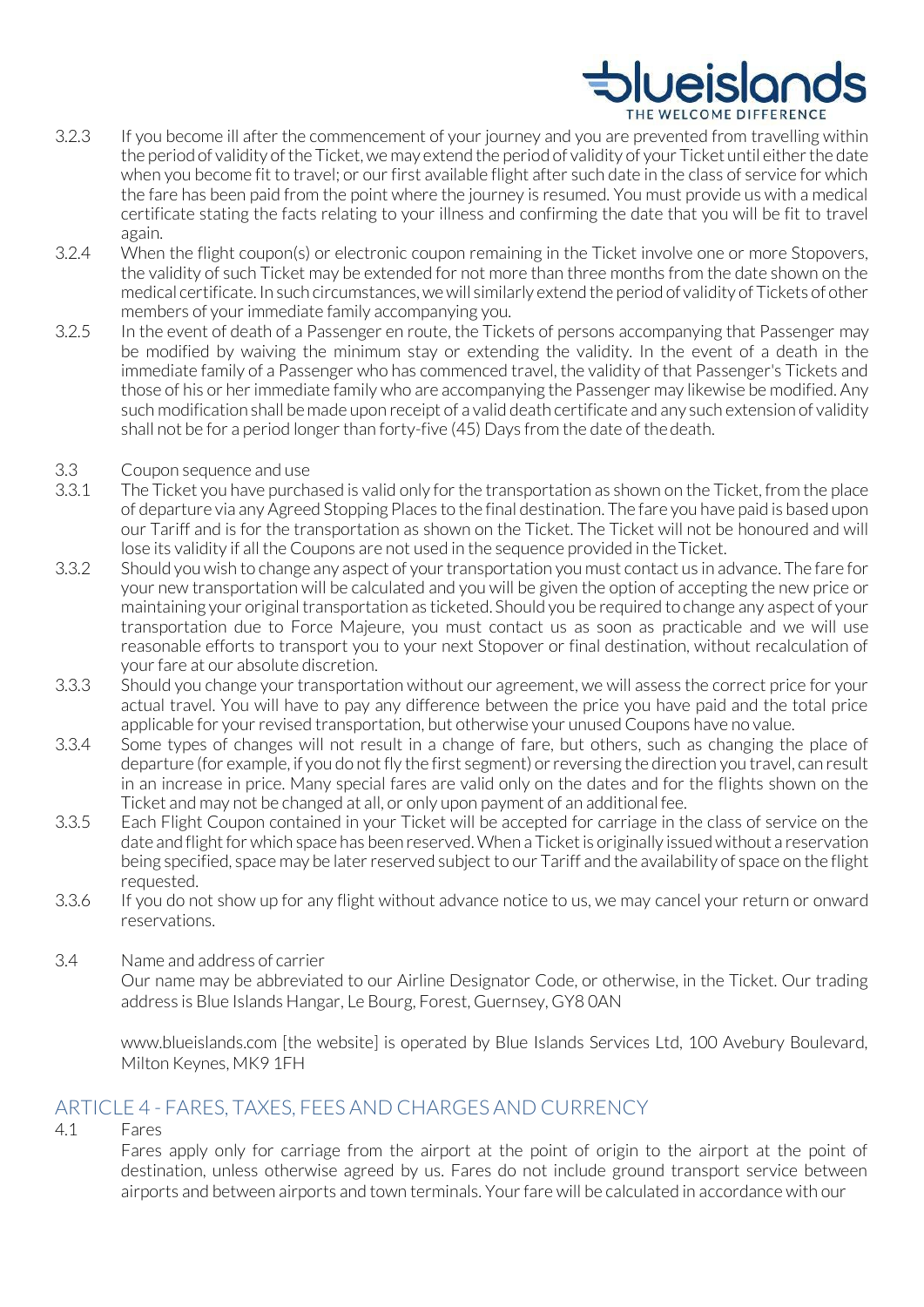

Tariff in effect on the date of payment of your ticket for travel on the specific dates and itinerary shown on it.

Should you change your itinerary or dates of travel, this may impact the fare to be paid.

- 4.2 Taxes, fees and charges
- 4.2.1 You are required to pay any applicable taxes, fees and charges ("TF&Cs") imposed by government, other authority or the operator of an airport. You will be advised of TF&Cs not included in the fare at the time you purchase your Ticket.
- 4.2.2 The TF&Cs imposed on air travel are constantly changing and can be imposed after the date of Ticket issuance. If there is an increase in any of the TF&Cs shown on the Ticket, or a new TF&C is imposed, even after Ticket issuance, you will be obliged to pay it.
- 4.2.3 If you do not use your Ticket or any part of it, you are entitled to claim a refund of any TF&Cs relating to the unused part which you paid, less a service charge of £25.00 per booking.

#### 4.3 Currency

Fares and TF&Cs are payable in the currency of the country in which the Ticket is issued, unless another currency is indicated by us or our Authorised Agent at or before the time payment is made (for example, because of the non-convertibility of the local currency). We may at our discretion, accept payment in another currency.

# ARTICLE 5 - RESERVATIONS

- 5.1 Reservation requirements
- 5.1.1 We or our Authorised Agent will record your reservation(s). Upon request we will provide you with electronic confirmation of your reservation(s).
- 5.1.2 Certain fares have conditions which limit or exclude your right to change or cancelreservations.
- 5.2 Ticketing time limits

If you have not paid for the Ticket prior to the specified ticketing time limit, as advised by us or our Authorised Agent, we may cancel your reservation.

- 5.3 Personal data
- 5.3.1 You agree that personal data given to us by you may be used for the purposes of: making a reservation, purchasing a Ticket, obtaining ancillary services, providing you with your transportation and any related services and facilities, accounting and billing, statistical analysis, developing services, facilitating immigration and entry procedures, customer relations and making available such data to government agencies, and communicating with you in connection with your travel. For these purposes, you authorise us to retain and use such data and to transmit it to our own offices, Authorised Agents, government agencies, carriers or the providers of the above-mentioned services.
- 5.3.2 Third party advertisers may use information about your visits to our website, but unless you are otherwise notified by us and you consent, they will not use any information that can be linked to you as an identifiable person.

#### 5.4 Seating

5.5

We will endeavour to honour advance seating requests, but we cannot guarantee any particular seat and we reserve the right to assign or reassign seats at any time, even after boarding of the aircraft. This may be necessary for operational, safety or security reasons.

- 5.5 Reconfirmation of reservations
- 5.5.1 Onward or return reservations may be subject to the requirement to reconfirm the reservations within specified time limits. We will advise you when we require reconfirmation, and how and where it should be done.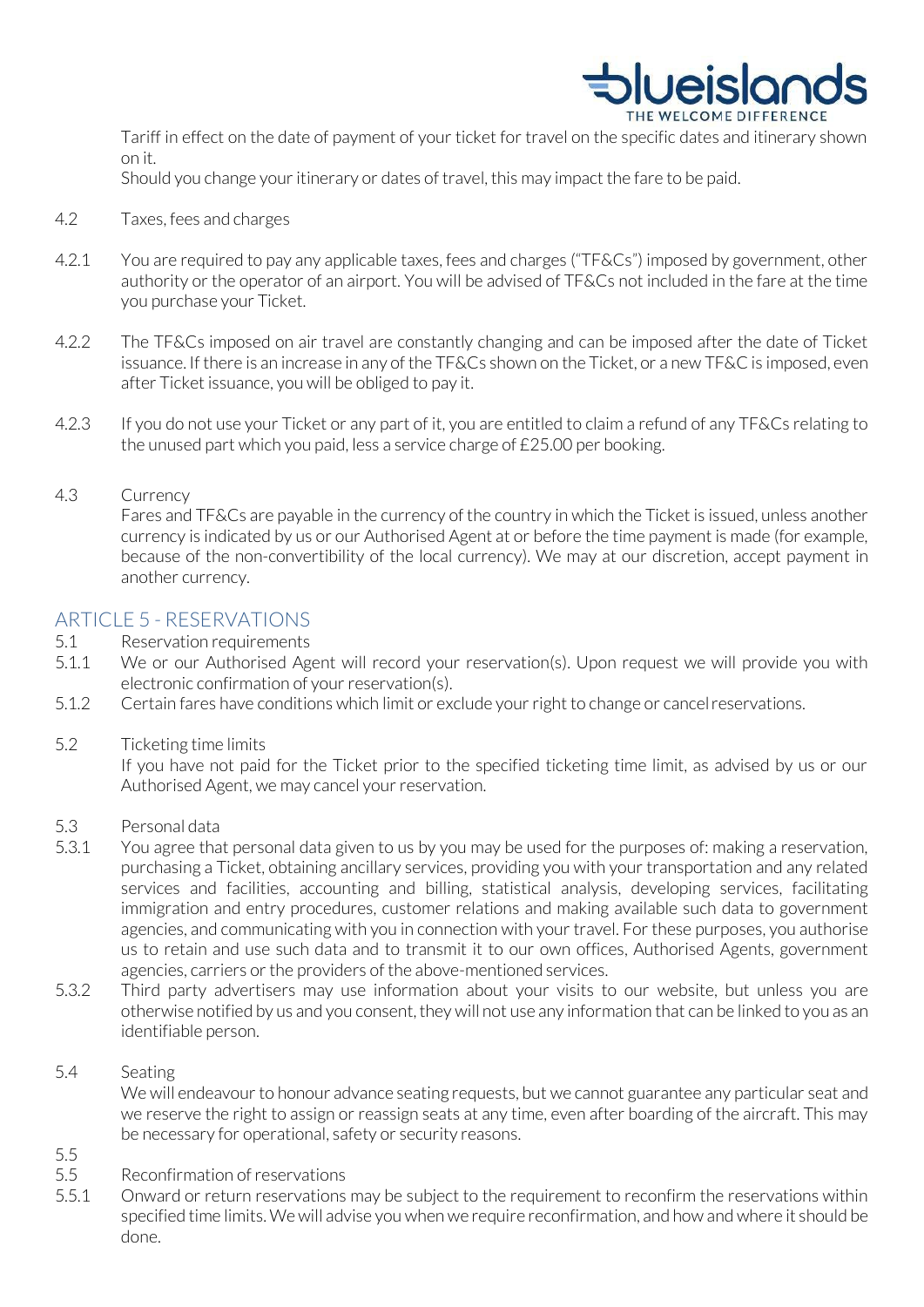# **DIveislan**

- 5.5.2 Ifreconfirmation is required and you failto do so, we may cancel your onward or return reservations. We will reinstate your reservations and transport you if you notify us and there is space on the flight in the same class of fare. If there is no available space, we will use reasonable efforts to transport you to your next or final destination.
- 5.5.3 You should check the reconfirmation requirements of any other carriers involved in your journey. Where it is required, you must reconfirm with the carrier whose Airline Designator Code appears for the flight in question on the Ticket.
- 5.6 Cancellation of onwardreservations

If you do not show up for any flight without advising us in advance, we may cancel your return or onward reservations. However, if you advise us in advance, we will not cancel your subsequent flight reservations.

# ARTICLE 6 - CHECK-IN AND BOARDING

- 6.1 Check-in deadlines
- 6.1.1 Check-in Deadlines are different at every airport and we recommend that you inform yourself about these times and honour them.
- 6.1.2 We or our Authorised Agents will advise you of the Check-in Deadline. Check-in Deadlines for our flights can also be found on our Website, or may be obtained from us or our AuthorisedAgents.
- 6.1.3 Yourjourney will be smootherif you allow yourself ample time to check-in.We reserve the right to cancel your reservation if you do not comply with the Check-in Deadlines at the applicableairport.
- 6.2 You must be present at the boarding gate no later than the time specified by us when you check in.
- 6.3 We reserve the right to cancel the seat reserved for you if you fail to arrive at the boarding gate intime.
- 6.4 You are required to provide such valid identification for all flights as we may specify from time totime.
- 6.5 We will not be liable to you for any loss or expense incurred due to your failure to comply with the provisions of this Article 6.

# ARTICLE 7 - REFUSAL AND LIMITATION OF CARRIAGE

- 7.1 Right to refuse carriage
- 7.1.1 We may refuse to carry you or your Baggage if we have notified you in writing that we would not at any time after the date of such notice carry you on our flights. We may also refuse to carry you or your Baggage if one or more of the following have occurred or we reasonably believe may occur:
	- such action is necessary in order to comply with any applicable government laws, regulations, or orders;
	- the carriage of you or your Baggage may endanger or affect the safety, health, or materially affect the comfort of other passengers or crew;
	- your mental or physical state, including your impairment from alcohol or drugs, presents a hazard or risk to yourself, to passengers, to crew, or to property;
	- your possession of drugs without accompanying medical certificate;
	- you have refused to submit to a security check out on you or your baggage or have refused to give information to us which a government authority has asked us to provide about you;
	- you have not paid the applicable fare, taxes, fees or charges;
	- you do not have or appear to have valid travel documents;
	- you seek or we believe that you will seek to enter a country in which you have landed as a transit passenger, or for which you do not have valid travel documents;
	- you destroy your travel documents during flight or refuse to surrender your travel documents to the flight crew, against receipt, when so requested;
	- you present a Ticket that has been acquired unlawfully, has been purchased from an entity other than us or our Authorised Agent, or has been reported as being lost or stolen, is a counterfeit, or you cannot prove that you are the person named in the Ticket or you fail to present your Ticket or boarding pass or your travel documents to us when reasonably asked to do so;
	- you have failed to comply with the requirements set forth above concerning coupon sequence and use, or you present a Ticket which has been issued or altered in any way, other than by us or our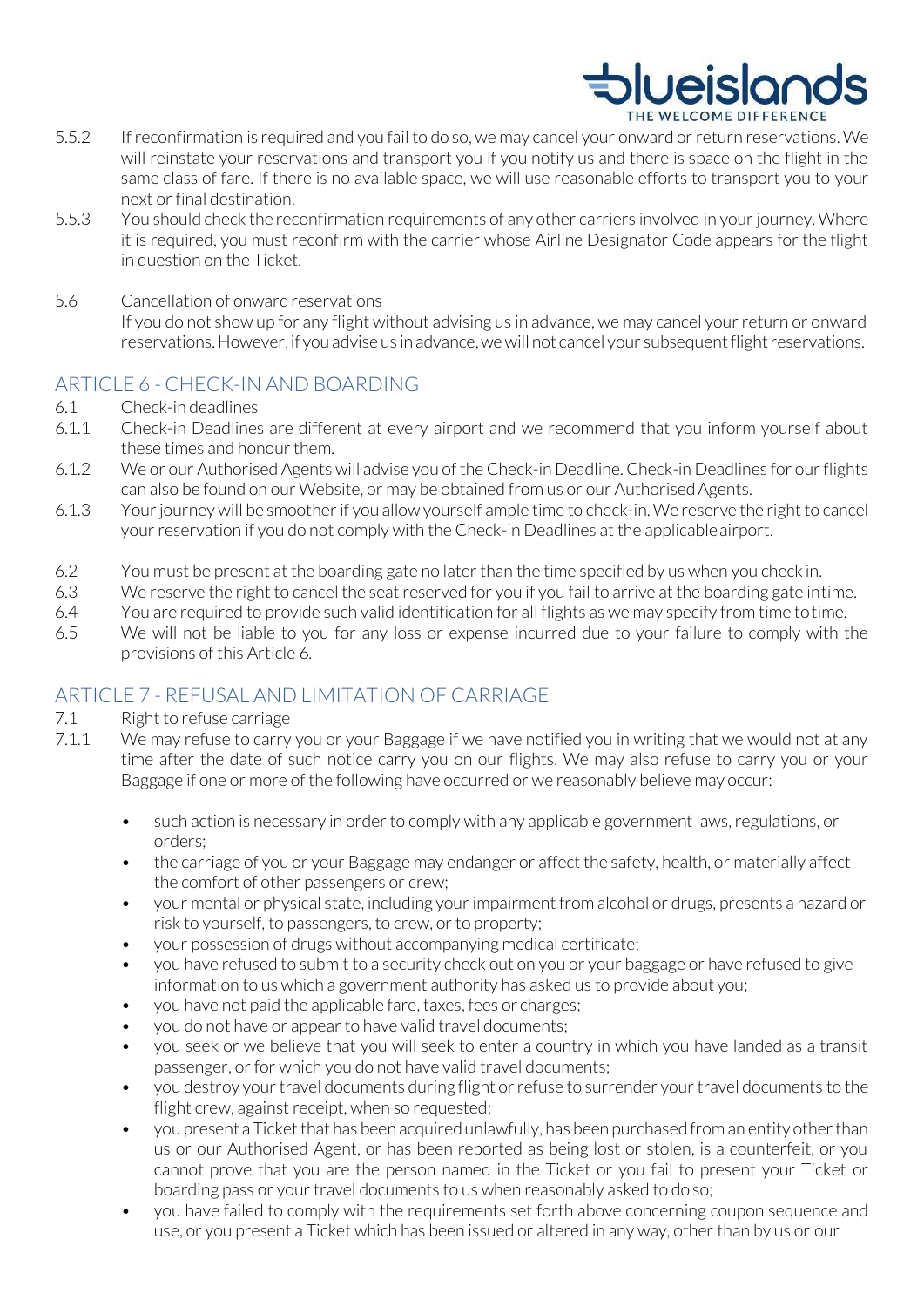

Authorised Agent, or the Ticket is mutilated;

- you fail to observe our instructions with respect to safety or security;
- you have deliberately interfered with a Blue Islands' staff member or our Authorised Agent in the course of their duties:
- you have made a hoax bomb threat;
- you have refused to allow us to photocopy your travel documents when sorequested;
- you have failed to complete the check-in process by the Check-in Deadline or you fail to arrive at the boarding gate on time;
- you have previously committed one of the acts or omissions referred to in this sub-paragraph, and we have reason to believe that such conduct may be repeated.

#### 7.1.2 Conduct on board

Passengers are reminded that in accordance with UK and International Law, the Captain is in command of the aircraft and every person on board shall obey his or herlawful commands. All Blue Islands captains are given authority to deal with passengers who misbehave, are disruptive, or otherwise cause problems by whatever means the captain considers appropriate. This may include forcible removal from the flight of such persons and handing over those persons to security or policing personnel. If a passenger causes any damage whatsoever or his or her actions cause Blue Islands to incur any costs, the Company will hold that person or persons liable.

7.2 Consequences of refusal to carry or removal of passenger.

If we have, in the exercise of our reasonable discretion, refused to carry you, or removed you en route, for any of the reasons mentioned in Article 7.1, then we may cancel any remaining unused portion of the Ticket. You will not be entitled to further carriage or to any refund with respect to any of the sectors covered by the Ticket and we will not be liable for any consequential loss or damage alleged due to any such refusal to carry or removal en route.

- 7.3 Special assistance
- 7.3.1 Acceptance for carriage of incapacitated persons, pregnant women, persons with illness or other persons requiring special assistance is subject to prior agreement by us or our Authorized Agent.
- 7.3.2 Passengers with disabilities who have advised us of any special requirements they may have at the time of ticketing, and been accepted by us, shall not subsequently be refused carriage on the basis of such disability or special requirements.

# ARTICLE 8 - BAGGAGE

- 8.1 Baggage allowance
- 8.1.1 You may carry onboard some Unchecked Baggage, free of charge, subject to our conditions and limitations, which are available upon request from us or our Authorised Agents.
- 8.1.2 Checked Baggage may be subject to a fee, the level of which depends on whether you have pre booked the baggage or if you make the booking arrangements at the airport at the time you check-in. Specific rates are available upon request from us or our Authorised Agents. The Checked Baggage rates apply for all bags up to your stated baggage allowance (which may include multiple items). Any Checked Baggage in excess of your stated baggage allowance may be charged at Excess Baggage rates in accordance with 8.2 below. Subject always to space and that you have notified us in advance, sporting goods and exceptional items can be carried in place of a standard Checked Baggage item. We reserve the right to levy additional charges for such exceptional items at our discretion.

#### 8.2 Excess baggage

- 8.2.1 You may be required to pay a charge for carriage of Baggage in excess of the baggage allowance. These rates are available from us upon request.
- 8.2.2 Excess baggage will only be carried subject to space and weight being available on the flight. If excess baggage is not carried on the same flight, we may forward it to the ticketed destination airport as soon as possible. Blue Islands reserves the right to ask passengers to collect such items on their arrival and to recharge any associated costs.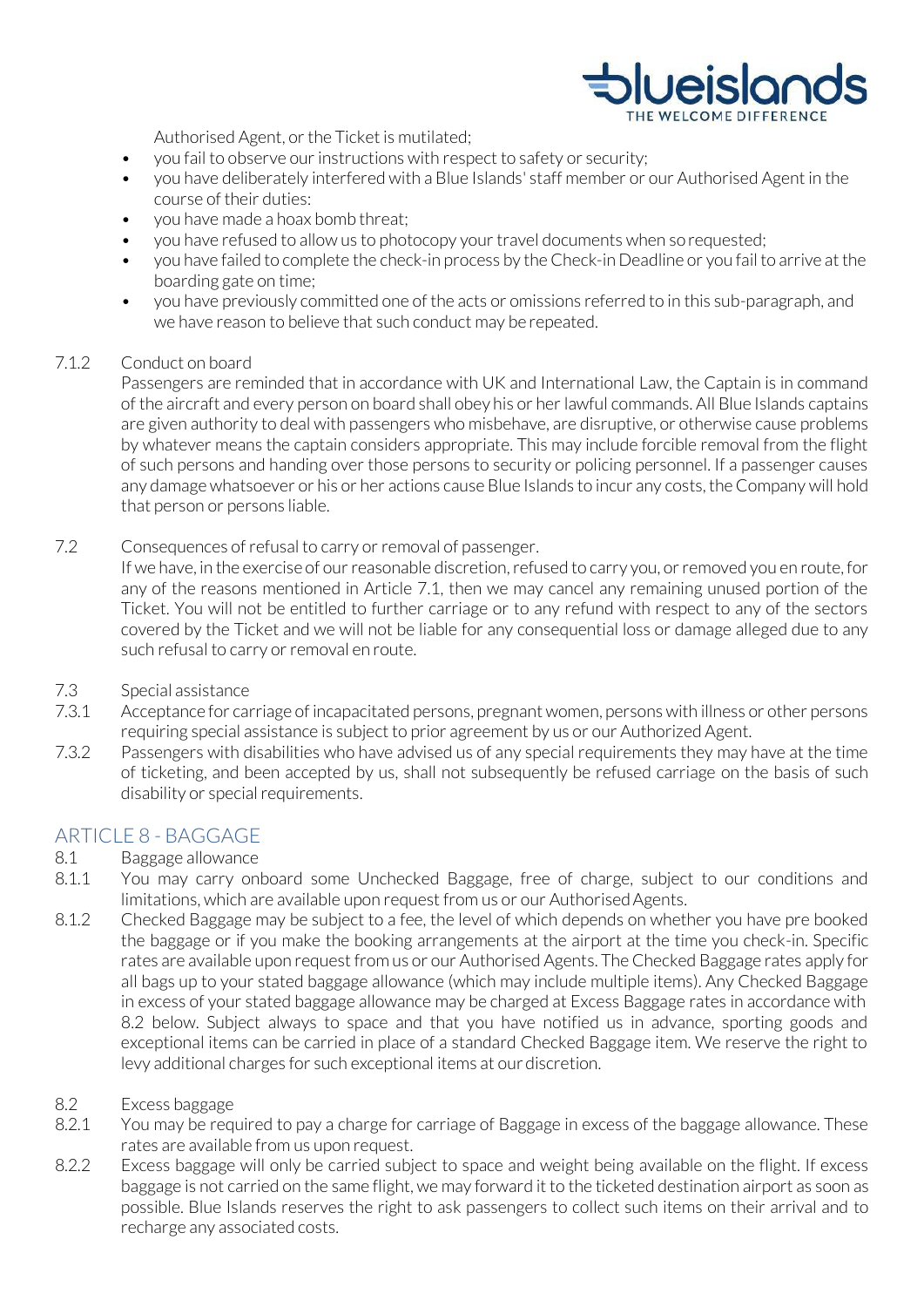

#### 8.3 Items unacceptable as Baggage

- 8.3.1 Information about unacceptable items is available upon request. If we discover that you are carrying forbidden items, we will refuse to carry them and possibly you. For example, you must not include in your Baggage (whether as checked or unchecked Baggage) items:
	- which are likely to endanger the aircraft or persons or property on board the aircraft, such as those specified in the International Civil Aviation Organisation (ICAO) Technical Instructions for theSafe
	- Transport of Dangerous Goods by Air and the International Air Transport Association (IATA) Dangerous Goods Regulations, and in our regulations;
	- which are prohibited from being carried by the applicable laws, regulations or orders of any state to be flown from or to:
	- which are reasonably considered by us to be unsuitable for carriage because they are dangerous, unsafe or by reason oftheir weight, size, shape or character, or which are fragile or perishable having regard to, among other things, the type of aircraft being used;
	- such as firearms and ammunition other than for hunting and sporting purposes. Weapons including antique firearms, swords, knives and similar items may be accepted as Checked Baggage, at our discretion, but will not be permitted in the cabin of the aircraft. Firearms and ammunition for hunting and sporting purposes may be accepted as Checked Baggage. Firearms must be unloaded with the safety catch on, and suitably packed. Carriage of ammunition is subject to ICAO and IATA regulations as specified above;

#### 8.4 Items unacceptable as Checked Baggage

You must not include in your Checked Baggage fragile or perishable items or items having a special value including but not limited to the following items: money, credit cards, jewellery, precious metals; computers; personal electronic devices; negotiable papers, securities, or other valuables, business documents, passports and other identification documents, samples, works of art, house keys or car keys, cameras, or human remains, including ashes.

#### 8.5 No liability for loss or damage

If, despite being prohibited, any items referred to in Article 8.3 and 8.4 are included in your checked or unchecked Baggage, as set out above, we shall not be responsible for any loss or damage to such items.

#### 8.6 Right to Refuse Carriage of Baggage

- 8.6.1 We may refuse to carry asBaggage the items described in Articles 8.3 and 8.4, and we may refuse further carriage of any such items upon discovery.
- 8.6.2 We may refuse to carry as Baggage any item reasonably considered by us to be unsuitable for carriage because of its size, shape, weight, content, character, or for safety or operational reasons, or the comfort of other passengers.
- 8.6.3 We may refuse to accept Baggage for carriage unless it is in our opinion properly and securely packed in suitable containers. Information about acceptable packing and containers is available uponrequest.

#### 8.7 Right of search

- 8.7.1 For reasons of safety and security we may request that you permit a search and scan of your person and a search, scan or x-ray of your Baggage. If you are not available, your Baggage may be searched in your absence for the purpose of determining whether you are in possession of or whether your Baggage contains any item described in Article 8.3 or 8.4 or any firearms, ammunition or weapons, which have not been presented to us in accordance with Article 8.3.
- 8.7.2 If you are unwilling to comply with a search and scan of your person and/or Baggage we may refuse to carry you and your Baggage. In the event a search or scan causes Damage to you, or an x-ray or scan causes Damage to your Baggage, we shall not be liable for such Damage unless due to our fault or negligence.

#### 8.8 Checked baggage

8.8.1 Upon check-in of your checked Baggage we shall take custody of it and we will issue a Baggage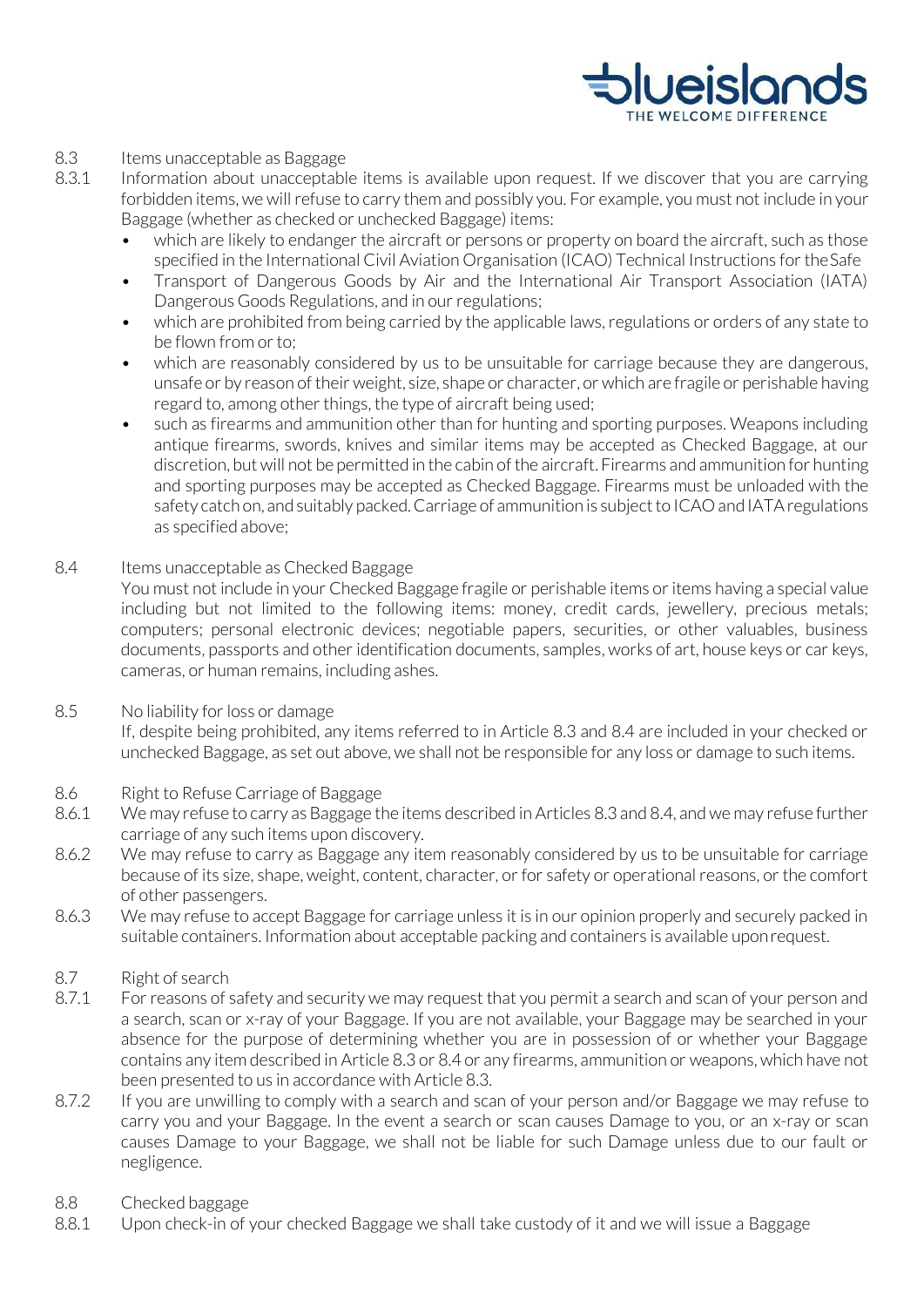

Identification Tag for each piece.

- 8.8.2 Checked Baggage must have your name or other personal identification affixed toit.
- 8.8.3 Checked Baggage will, whenever possible, be carried on the same aircraft as you, unless we decide for safety, security or operational reasons to carry it on an alternative flight. If your Checked Baggage that has been accepted by us is carried on a subsequent flight we will deliver it to you, unless applicable law requires you to be present for customs clearance.
- 8.9 Unchecked baggage
- 8.9.1 We may set maximum dimensions and/or weight for unchecked Baggage. All unchecked Baggage must fit under the seat in front of you or in an enclosed storage compartment in the cabin of the aircraft. If your unchecked Baggage cannot be stored in this manner, or is of excessive weight, or is considered unsafe for any reason, you must check it in as Checked Baggage, subject to Articles 8.2 and 8.3.
- 8.9.2 Objects which we deem are not suitable for carriage in the cargo compartment (such as delicate musical instruments), and which do not meet the requirements in 8.7.1 above, will only be accepted for carriage in the aircraft cabin if we conclude that the item can be carried safely and such items are properly packaged. You must give us notice and obtain our approval in advance. You may have to pay a separate charge for this service.
- 8.10 Collection of checked baggage
- 8.10.1 Subject to Article 8.6.3, you must collect your Checked Baggage as soon as it is made available at your destination or Stopover. If you fail to collect it within a reasonable time, we may charge you a storage fee. Should your Checked Baggage not be claimed within three (3) months of the time it is made available, we may dispose of it without any notice or liability to you.
- 8.10.2 Should you fail to collect your bag at the airport, only the bearer of the Baggage Check and Baggage Identification Tag is entitled to subsequently collect the Checked Baggage.
- 8.10.3 If a person claiming Checked Baggage is unable to produce the Baggage Check and identify the Baggage by means of a Baggage Identification Tag, we will allow the collection of the Checked Baggage by such person only on condition that he or she establishes to our satisfaction his or her right to the Baggage.
- 8.11 Animals
- 8.11.1 Cats and Dogs.

Carriage of cats and dogs on all flights is forbidden.

8.11.2 Assistance Dogs.

Guide and Hearing dogs only may be carried within the cabin on domestic UK flights only. Assistance dogs may be carried as cargo on international flights. Where permitted, assistance dogs accompanying passengers with disabilities will be carried free of charge in addition to the normal baggage allowance, subject to conditions specified by us, which are available on request.

- 8.11.3 Right of Refusal. We reserve the right, at our absolute discretion, to refuse to carry any animals. All carriage is in accordance with the conditions of carriage detailed in the current edition of the IATA Live Animals Regulations.
- 8.11.4 Limitation of Liability.
	- Where carriage is not subject to the liability rules of the Convention, we are not responsible for injury to or loss, delay sickness or death of an animal which we have agreed to carry unless caused by our negligence.
	- We will have no liability in respect of any animal not having all the necessary exit, entry, health and other documents with respect to the animal's entry into or passage through any country, state or territory and the person shipping the animal must reimburse us for any fines, costs, losses or liabilities reasonably imposed or incurred by us as a result.
- 8.12 Items removed by airport security personnel
- 8.12.1 We will not be responsible for, or have any liability in respect of, articles removed from your Baggage by airport security personnel acting in accordance with any applicable regulations, whether or not such items are subsequently retained or destroyed by such airport security personnel or are passed by them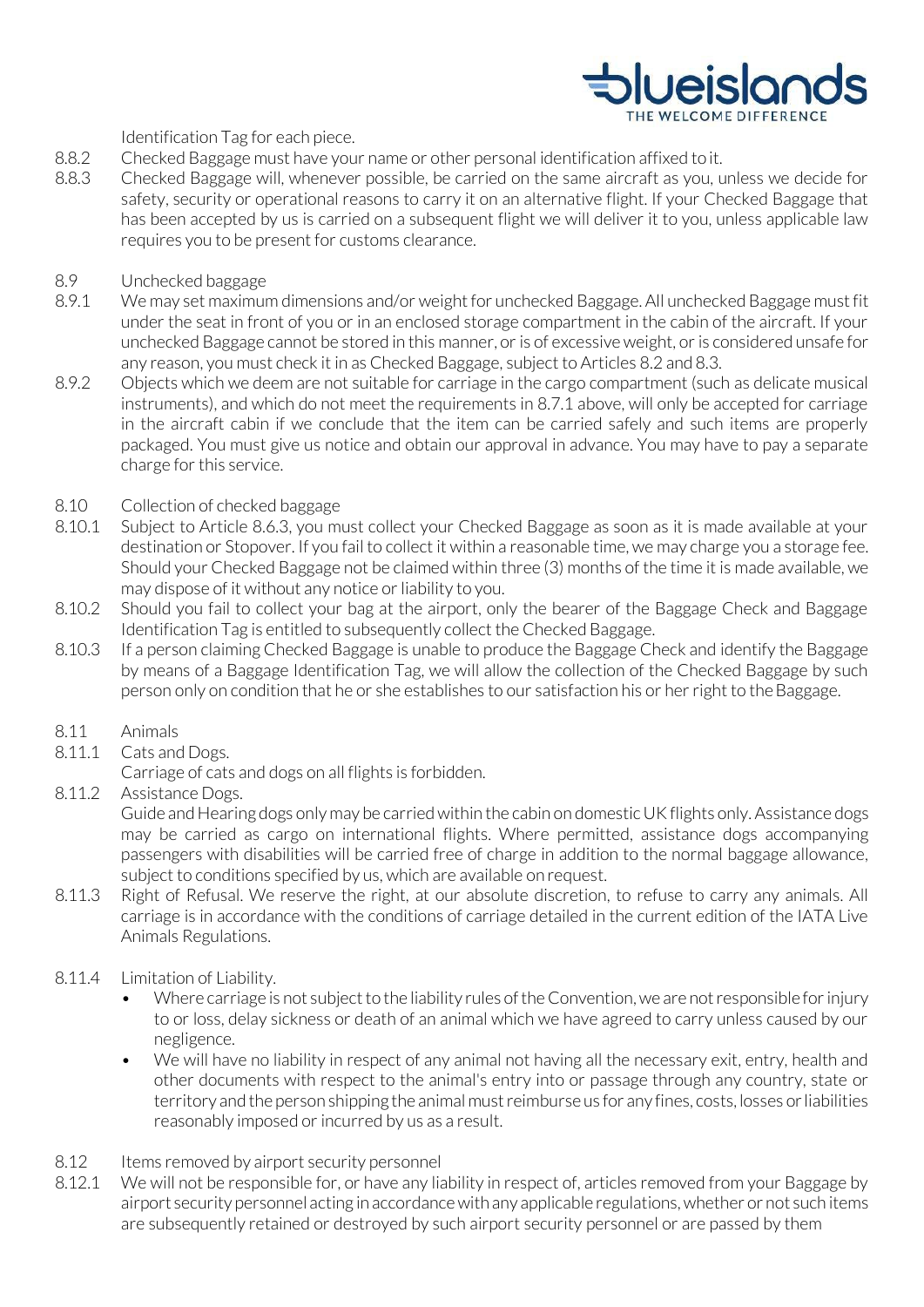

to us.

- 8.13 Human remains policy
- 8.13.1 Human remains will not be accepted for carriage.
- 8.13.2 The carriage of human ashes is accepted subject to our regulations. A copy of the death certificate and cremation certificate should accompany the ashes, which must be securely packaged in an appropriate vessel and contained within the passenger's hand baggage. Handling agents should be advised that ashes are accompanying the passenger upon check in.

#### ARTICLE 9 - SCHEDULES, DELAYS, CANCELLATION OF FLIGHTS

#### 9.1 Schedules

- 9.1.1 The flight times shown in timetables may change between the date of publication and the date you travel. We do not guarantee them to you and they do not form part of your contract with us.
- 9.1.2 Before we accept your booking, we will notify you of the scheduled flight time in effect as of that time, and it will be shown on your Ticket. We may need to change the scheduled flight time subsequent to issuance of your Ticket. If you provide us with contact information, we will endeavour to notify you of any such changes. If, after you purchase your Ticket, we make a significant change in excess of 3 hours to the original flight scheduled time, which is not acceptable to you, and we are unable to book you on an alternate flight which is acceptable to you, you will be entitled to a refund in accordance with Article 10.2.
- 9.1.3 We will take all reasonably necessary measures to avoid delay in carrying you and your Baggage.
- 9.2 Cancellation and Denied Boarding
- 9.2.1 To prevent a flight cancellation, in exceptional circumstances we may arrange for a flight to be operated on our behalf by an alternative carrier and/or aircraft.
- 9.2.2 If your flight is cancelled or we are unable to provide previously confirmed space, we shall provide compensation and assistance to those Passengers affected in accordance with applicable law as long as you checked in on time and Blue Islands does not have another legitimate reason not to allow you on the flight, as per these conditions of carriage.
- 9.3 Flight Cancellation and Long Delays Notification of Rights under EC Regulation No 261/2004 (as required by Article 14.2)
- 9.3.1 Blue Islands makes every effort to operate its published schedules. There are occasions however, where it is not possible to do so and a flight may be delayed or cancelled. This notification informs you of your rights under EC regulation No 261/2004 should this happen; it does not give you any additional contractual rights. This law is applicable to all passengers departing from an airport within the EU and to all passengers travelling into an EU member state on an EU carrier unless they have received benefits or compensation and were given assistance in the country of departure. It is the operating carrier's responsibility to meet these requirements.
- 9.3.2 Blue Islands is based in the Channel Islands and is not an 'EU carrier/Community carrier'; many of our flights originate outside the EU, including from the Channel Islands (Guernsey and Jersey), and are not covered by EC regulations in respect of cancellations and long delays. Flights operated by us to which these EC regulations apply are those departing from an EU member state.
- 9.3.3 We will however endeavour to meet the requirements of EC Regulation No 261/2004 on all of our routes in respect of the right to refund or re-routing. However, compensation and accommodation at Blue Islands cost will not be made available on ineligible flights in the event of Cancellation or Long Delay. Travellers are advised to take outtheir own insurance. Where applicable yourrights under EC Regulation No 261/2004 are set out below.

#### 9.3.4 Right to re-routing or refund

Passengers whose flight is cancelled, shall have the choice of either:

• Re-routing, under comparable transport conditions, to the final destination on the ticket presented at check-in at the earliest opportunity or at a later date at the passenger's convenience, subject to availability; or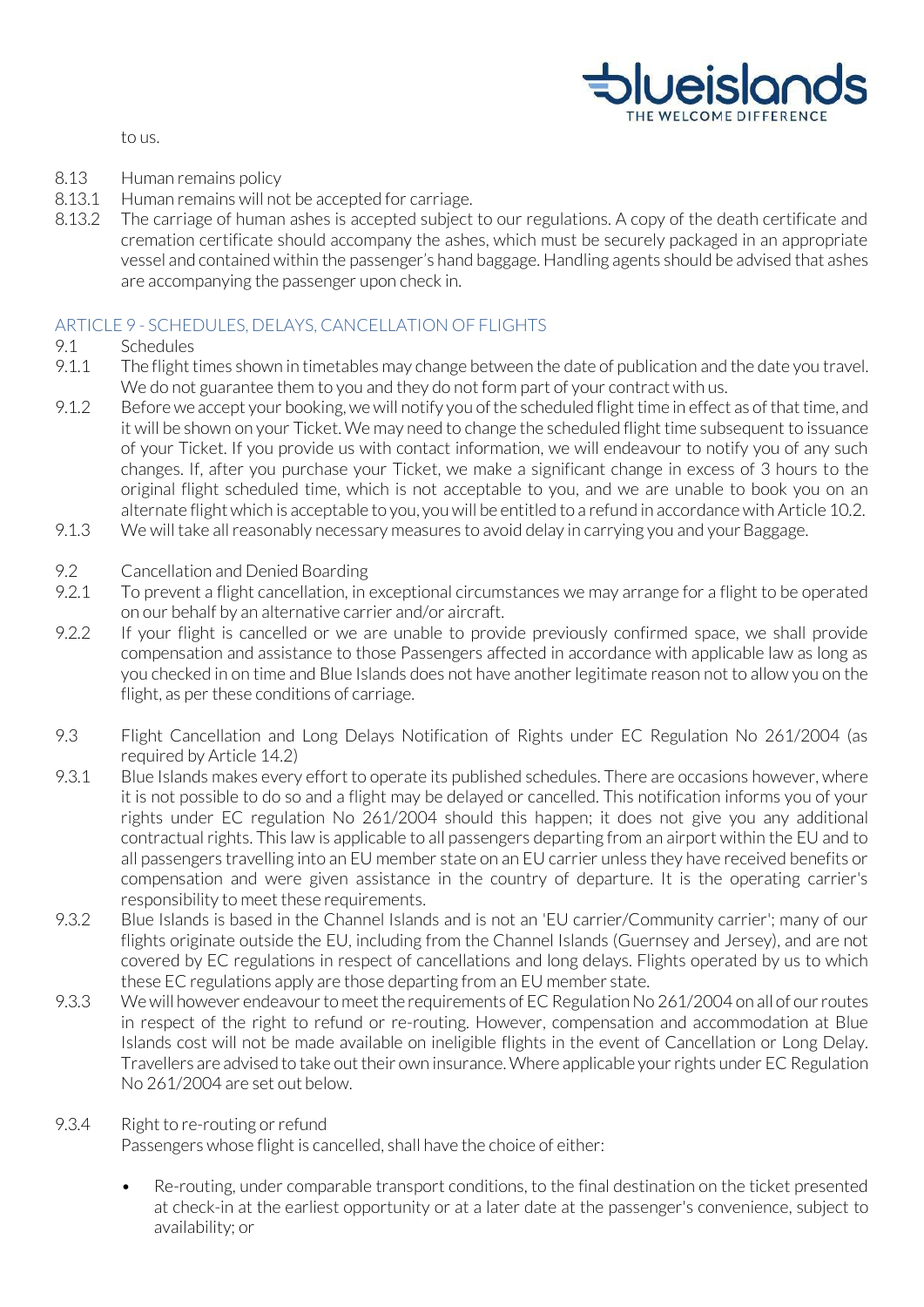

#### A full refund

- 9.3.5 For all flights between UK and the Channel Islands delayed for over five hours, cancelled or diverted the following options are available;
	- If you wish to continue with your travel, we will get you to your destination on your original booking at the earliest opportunity in the same class of travel; this is called re-routing. We will do our best to re-route you on a flight operated by Blue Islands, but it could be a flight with another carrier or alternative travel means.
	- If you no longer wish to travel, we will offer you a full refund of your ticket within 14 days. If you opt for a refund, please be aware that Blue Islands no longer has a duty to provide you with food, drink or accommodation ortransport and you won't be able to claim back the difference if you book a more expensive ticket. In such cases we would suggest that you contact your travel insurance provider.
	- If you are a diverted customer, or if you are travelling on a through ticket and part way through your journey, and you do not wish to continue to your final destination, Blue Islands will ensure that you are returned to your original departure airport at the earliest opportunity.
	- If your flight is part of a package holiday, and you need to rebook your entire trip, this must be arranged with your tour operator. If you wish to continue your travel at the earliest opportunity our airport representative will be able to assist.
	- We will prioritise helping passengers who require special assistance, those travelling with them, those travelling with children and unaccompanied Youths.
- 9.3.6 For point to point flights between Guernsey and Jersey delayed for over three hours, cancelled or diverted the following options are available;
	- If you wish to continue with your travel, we will get you to your destination on your original booking at the earliest opportunity in the same class of travel; this is called re-routing. We will do our best to re-route you on a flight operated by Blue Islands, but it could be a flight with another carrier or alternative travel means.
	- If you no longer wish to travel, we will offer you a full refund of your ticket within 14 days or alternatively allow you to change your booking to a future date at no charge (fare difference may apply).
	- If you are a diverted customer, or if you are travelling on a through ticket and part way through your journey, and you do not wish to continue to your final destination, Blue Islands will ensure that you are returned to your original departure airport at the earliest opportunity.
	- If your flight is part of a package holiday, and you need to rebook your entire trip, this must be arranged with your tour operator. If you wish to continue your travel at the earliest opportunity our airport representative will be able to assist.
	- We will prioritise helping passengers who require special assistance, those travelling with them, those travelling with children and unaccompanied children.

#### 9.3.7 How to claim a refund/reimbursement

A refund is only ever payable to the person who purchased the ticket. This applies to the part or parts of the journey not flown. To apply for a refund of unused parts of your journey or reimbursement of the parts of the journey flown, please contact the office where your ticket was purchased. If you have flown on a Blue Islands operated flight and booked through [www.blueislands.com o](http://www.blueislands.com/)r directly with Blue Islands through our reservations department, please contact Blue Islands Customer Care, by email to [customercare@blueislands.com o](mailto:customercare@blueislands.com)r by post: Blue Islands Customer Care, Jersey Airport, St Peter, Jersey JE3 7BP. Otherwise please contact the office where your ticket was purchased. You will need to provide in writing your name and contact details, booking reference, flight number, date and details of the claim you are making and supporting documents.

#### 9.3.8 Right to care

Where a flight is subject to a long delay, passengers may be entitled to refreshments and meals in reasonable relation to their waiting time as well as means of contacting two people outside the airport. These provisions apply according to the duration of the expected delay and the distance of the flight as follows and only if eligible under EU 261/2004. Blue Islands does not operate any flights beyond 1500km; therefore, you are entitled to this right of care after a delay of 2 hours or more. Such arrangements may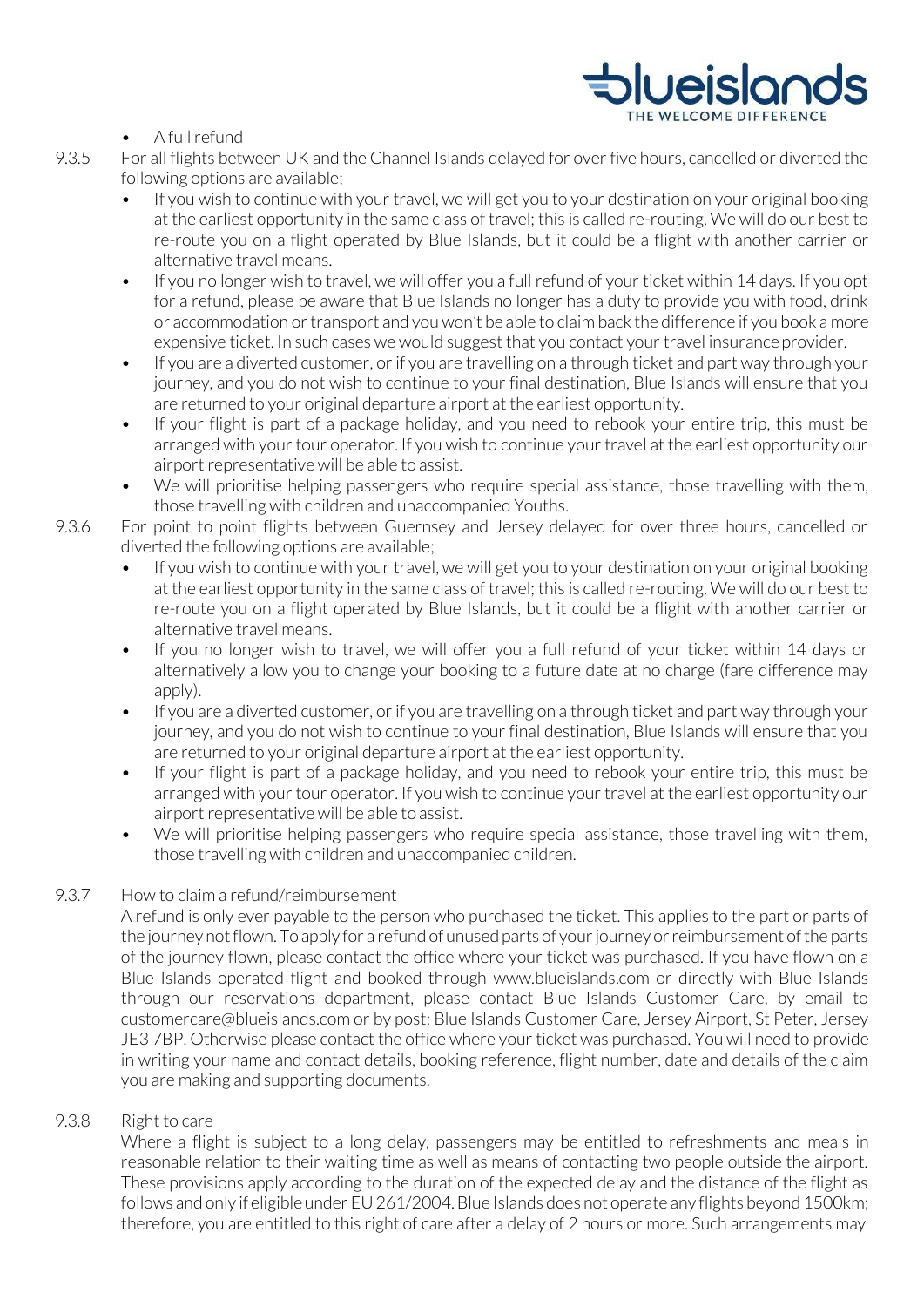

not be provided if by making those arrangements this would cause the flight to be further delayed.

If the flight concerned is eligible under EU261/2004, in accordance with applicable law, where the expected departure time of the flight (whether in the case of a delay or if you are re-routed following a cancellation) is at least the day after the departure time of the original flight, the operating carrier will provide hotel accommodation if necessary and provide transport between the airport and place of accommodation. Passengers will be advised of the arrangements for obtaining refreshments, transport and hotel accommodation by the carrier. Should passengers be asked to make their own arrangements, associated invoices/receipts forreasonable expenses will be necessary to claim costs from the airline and reasonable costs may be reimbursed.

- 9.3.9 Right to compensation for cancelled flights (not including long delays) on EU261/2004 eligible flights.
	- Where you are informed of a cancellation less than fourteen days before the planned departure date (unless caused by extraordinary circumstances which could not have been avoided even if all reasonable measures had been taken) you may claim compensation unless you are offered a re-route which allows departure and arrival at your final destination within the following times:
	- If you are informed of the cancellation between thirteen and seven days before the scheduled time of departure and are offered re-routing, allowing you to depart no more than two hours before the scheduled time of departure and to reach your final destination less than four hours after the scheduled time of arrival; or
	- if you are informed of the cancellation less than seven days before the scheduled time of departure and are offered re-routing, allowing you to depart no more than one hour before the scheduled time of departure and to reach your final destination less than two hours after the scheduled time of arrival.
- 9.3.10 Blue Islands does not operate flights beyond 1500km within the EU therefore the maximum level of compensation available is EUR 250. In the event of a cancellation and Blue Islands offers a re-routing to the final destination that does not exceed the scheduled arrival time of the original flight by two hours, this compensation is reduced by 50%. Please note that passengers are not entitled to compensation if they have been informed of a cancellation fourteen days or more before the planned departure date. Passengers will be informed of cancellations via the contact details given to the operating carrier with the booking by the passenger, the purchaser of the ticket or the travel agent. Blue Islands is not obliged to pay compensation if it can prove that the cancellation was caused by extraordinary circumstances which could not have been avoided even if all reasonable measures have been taken.

#### 9.3.11 How to claim compensation

To make a claim for compensation please contact Blue Islands Customer Care by email to [customercare@blueislands.com o](mailto:customercare@blueislands.com)r by post: Blue Islands Customer Care, Jersey Airport, St Peter, Jersey JE3 7BPClaimants must supply their name and contact details, the name of other passengers being claimed for and their contact details, booking reference and details of the cancelled flight. Claims can cover up to a total of six passengers provided that they have the same surname, are in the same booking and have travelled the same journey. Otherwise separate claims must be submitted.

Please note Blue Islands is unable to process your claim for compensation at the airport.

#### 9.3.12 Eligibility

To be eligible for any of the rights listed above passengers must have a confirmed reservation on the flight (or have been transferred by us onto the flight from another flight on which they had a confirmed reservation) and be in possession of an e-ticket itinerary receipt (or, for UK tour operator bookings, an ATOL receipt specifying the flight). In addition, passengers' rights in respect of a delay only arise if they have presented themselves for check-in in good time.If you do have any complaints regarding your ability to exercise your rights, please contact Blue Islands Customer Care. In the event that your complaint is still not answered to your satisfaction, you may contact the Air Transport Users Council, CAA House, 45- 59 Kingsway, London, WC2B 6TE, United Kingdom.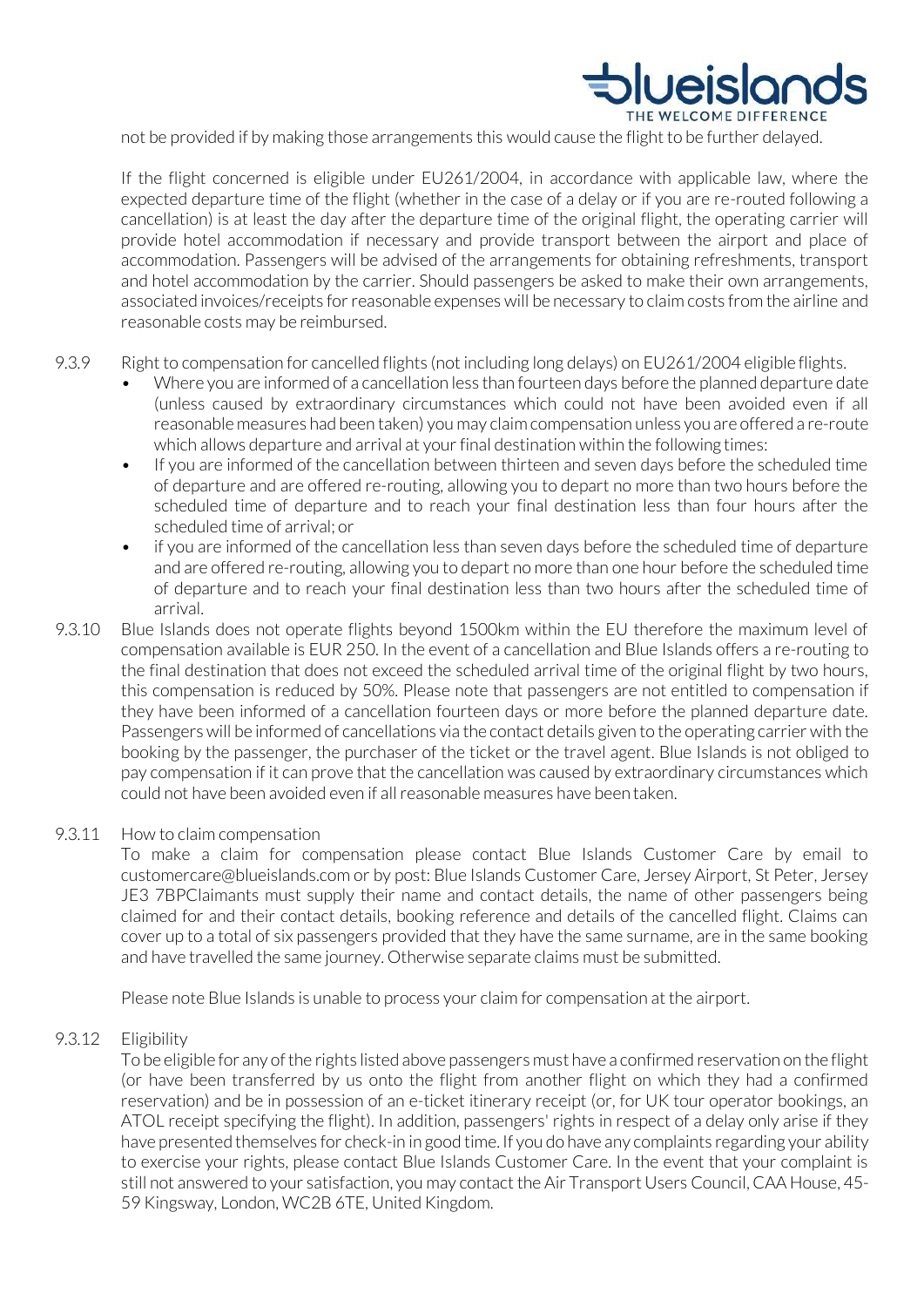

#### 9.3.13 Third party claims

This article applies to compensation claims under EU Regulation 261/2004.

- Passengers on Blue Islands operated services must submit claims directly to Blue Islands and allow Blue Islands 28 days to respond (or the time described by law, whichever is lesser), before engaging the services of any third parties.
- Blue Islands will not process any claims submitted by a third party ifthe passenger has not submitted the claim directly to Blue Islands and allowed Blue Islands the time to respond, as per 9.3.13.1 above. Nor will Blue Islands process a claim that is not supported by appropriate documentation evidencing the authority of the third party to represent the passenger.
- this Article does not apply to passengers who do not have the capacity to submit claims, these may be submitted by a legal guardian. Blue Islands may request evidence to demonstrate the legal guardian has the authority to submit a claim on the passenger's behalf.
- A passenger may submit a claim to Blue Islands on behalf of other passengers on the same booking, evidence may be required to demonstrate the passenger has the consent of the other passengers on the booking to submit theclaim.

A re-route will be organised by Blue Islands and will be on our schedule or with a carrier with which we have a reciprocal agreement. Blue Islands will not pay for re-route tickets bought without our prior authorisation.

Blue Islands is not liable under any circumstances for any consequential loss that you may incur and/or to reimburse you in respect of the cost of any other components of your trip.

# ARTICLE 10 - REFUNDS

- 10.1 Entitlement to Refund
- 10.1.1 Tickets sold by Blue Islands, along with ancillary services such as seat selection and extra hold baggage, are non-refundable with the follow exceptions:
- 10.1.2 Where a flight Is subject to disruption as set out In Article 9
- 10.1.3 Refunds of Taxes, Fees and Charges may be made on unused ticket, subject to an administration fee as detail In 4.2
- 10.2 Involuntary refunds
- 10.2.1 If we cancel a flight, fail to operate a flight reasonably according to schedule, fail to stop at your destination or Stopover, or cause you to miss a connecting flight on which you hold a Through Fare, the amount of the refund shall be:
	- if no portion of the Ticket has been used, an amount equal to the fare paid;
	- if a portion of the Ticket has been used, not less than the difference between the fare paid and the applicable fare for travel between the points for which the Ticket has been used.

#### 10.3 Other refunds

- 10.3.1 If you are entitled to a refund of your Ticket for reasons other than those set out in 10.2, the amount of the refund shall be:
	- if no portion of the Ticket has been used, an amount equal to the fare paid, less any reasonable service charges or cancellation fees;
	- if a portion of the Ticket has been used, an amount equal to the difference between the fare paid and the applicable fare for travel between the points for which the Ticket has been used, less any reasonable service charges or cancellation fees.
- 10.4 Refund on lost ticket
- 10.4.1 If you lose your Ticket or portion of it, upon furnishing us with satisfactory proof of the loss, and payment of a reasonable administration charge, refund will be made as soon as practicable after the expiry of the validity period of the Ticket, on condition:
	- that the lost Ticket, or portion of it, has not been used, previously refunded or replaced (except where the use, refund or replacement by or to a third party resulted from our own negligence);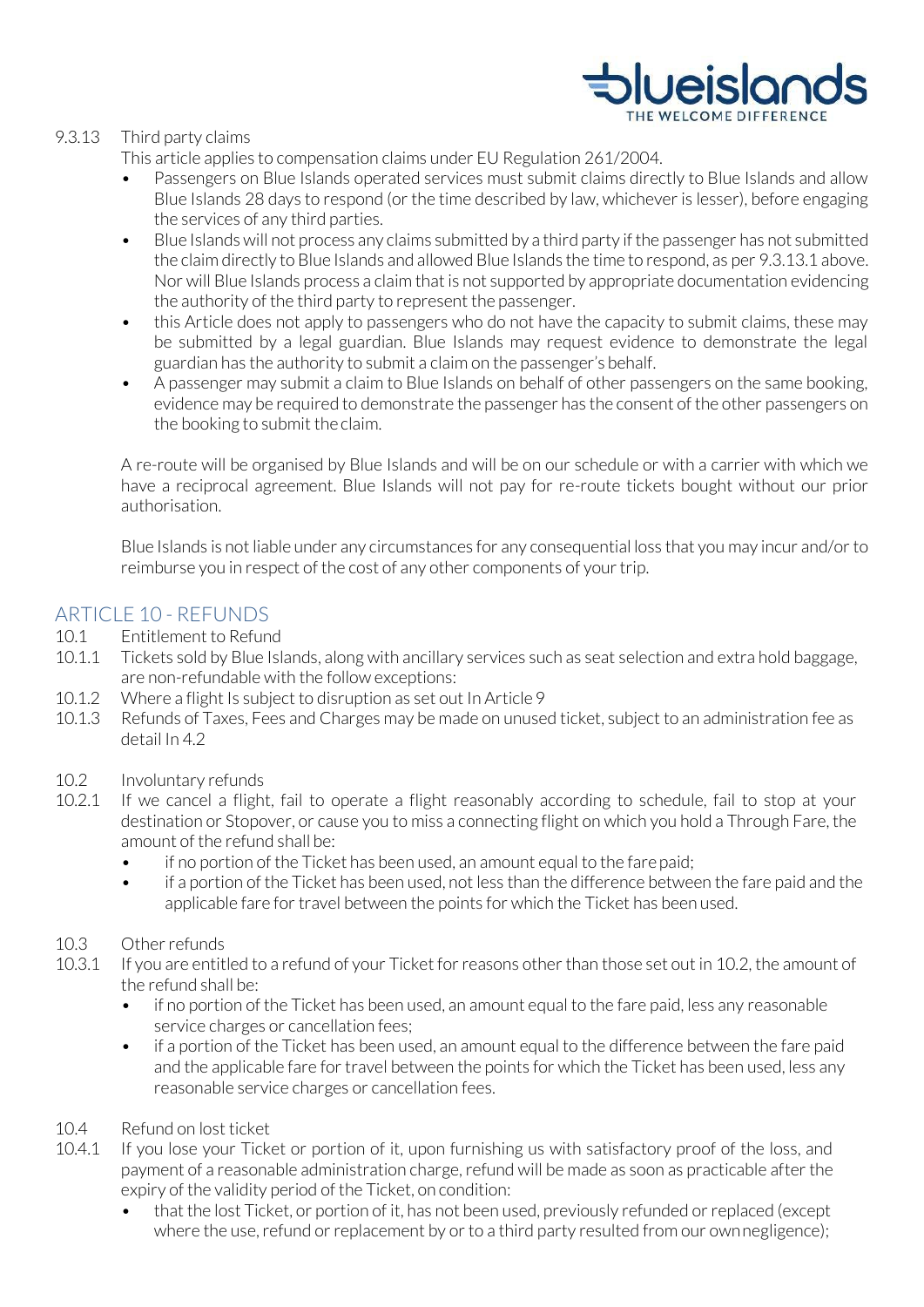

- that the person to whom the refund is made undertakes, in such form as may be prescribed by us, to repay to us the amount refunded in the event of fraud and/or to the extent that the lost Ticket or portion of it is used by a third party (except where any fraud or use by a third party resulted from our own negligence).
- 10.4.2 If we or our Authorised Agent lose the Ticket or a portion of it, we will be responsible for any loss.
- 10.5 Right to refund
- 10.5.1 We may refuse a refund where application is made after the expiry of the validity of theTicket.
- 10.5.2 We may refuse a refund on a Ticket which has been presented to us, or to Government officials, as evidence of intention to depart from that country, unless you establish to our satisfaction that you have permission to remain in the country or that you will depart from that country by another carrier or another means of transport.
- 10.5.3 We may refuse a refund in the circumstances mentioned in Article 7.2.
- 10.6 Currency We reserve the right to make a refund in the same manner and the same currency used to pay for the Ticket.
- 10.7 By whom is the ticket refundable Voluntary refunds will be made only by the carrier which originally issued the Ticket or by its Authorized Agent.

# ARTICLE 11 - CONDUCT ABOARD AIRCRAFT

11.1 General

If, in our reasonable opinion, you conduct yourself aboard the aircraft so as to endanger the aircraft or any person or property on board, or obstruct the crew in the performance of their duties, or fail to comply with any instructions of the crew including but not limited to those with respect to smoking, alcohol or drug consumption, or behave in a manner which causes discomfort, inconvenience, damage or injury to other passengers or the crew, we may take such measures as we deem reasonably necessary to prevent continuation of such conduct, including restraint. You may be disembarked and refused onward carriage at any point, and may be prosecuted for offences committed on board the aircraft.

#### 11.2 Payment of diversion costs

If, as a result of conduct as described in Article 11.1, we decide to divert the aircraft for the purpose of offloading you, you must pay all costs resulting from that diversion.

#### 11.3 Electronic devices

For safety reasons, we may forbid or limit operation aboard the aircraft of electronic equipment, including, but not limited to, cellular telephones, laptop computers, portable recorders, portable radios, CD players, electronic games or transmitting devices, including radio controlled toys and walkie-talkies. Operation of hearing aids and heart pacemakers is permitted.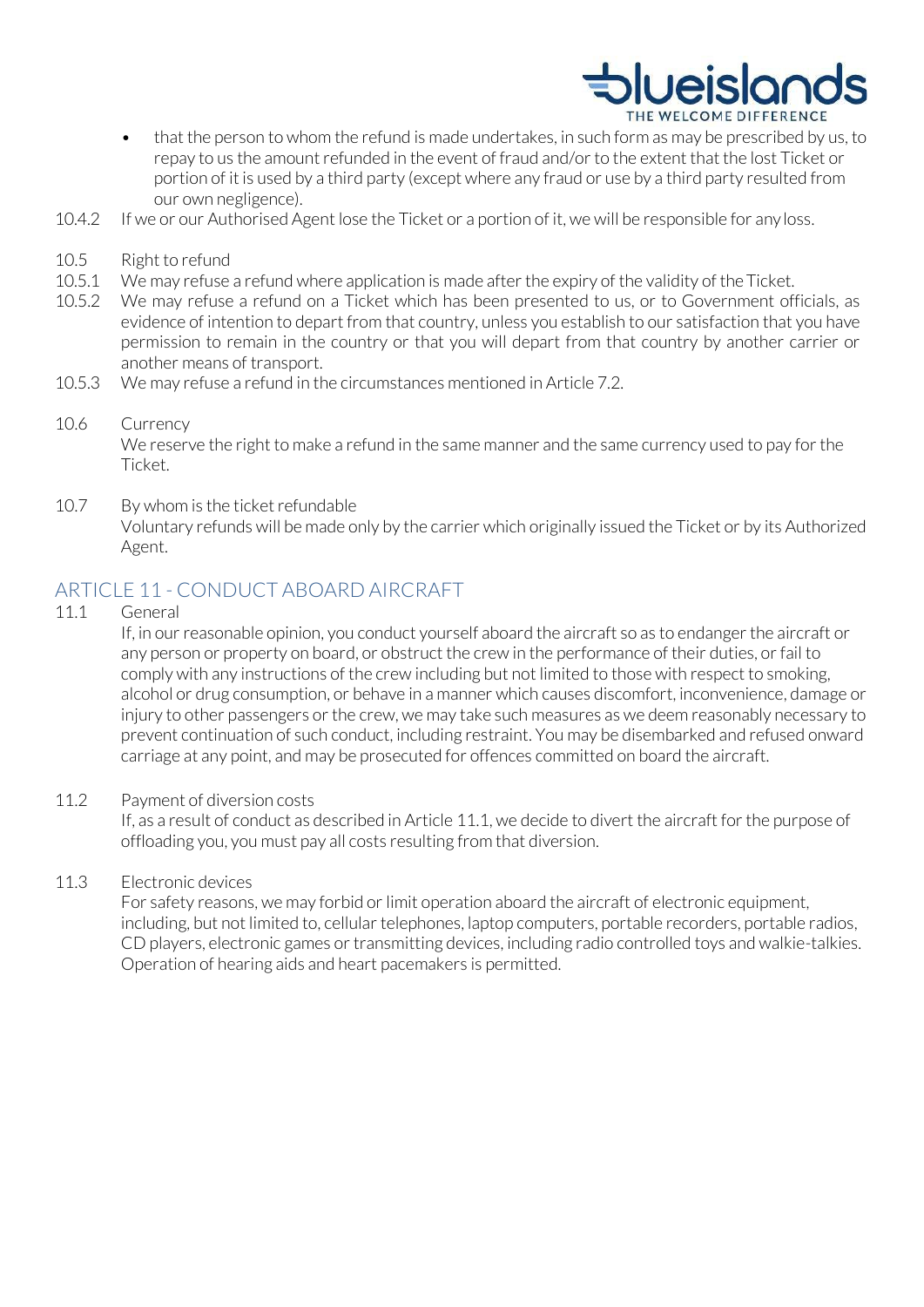

# ARTICLE 12 - ARRANGEMENTS FOR ADDITIONAL SERVICES

- 12.1 If we make arrangements for you with any third party to provide services other than carriage by air, or issue a ticket or voucher relating to transportation or services (including carriage by air) provided by a third party such as hotel reservations or car rental, we are acting only as your agent. The terms and conditions of the third party service provider will apply.
- 12.2 These Conditions of Carriage will be applicable in whole or in part to surface transportation provided by us unless we notify you otherwise.

# ARTICLE 13 – TRAVEL DOCUMENTS, ENTRY REQUIREMENTS, CUSTOMS INSPECTION & SECURITY SCREENING

#### 13.1 General

- 13.1.1 You are responsible for obtaining all required travel documents and visas and for complying with all laws, regulations, orders, demands and travel requirements of countries to be flown from, into or through which you transit.
- 13.1.2 We shall not be liable for the consequences to any Passenger resulting from his or her failure to obtain such documents or visas or to comply with such laws, regulations, orders, demands, requirements, rules orinstructions.
- 13.2 Travel documents

Prior to travel, you must present all exit, entry, health and other documents required by law, regulation, order, demand or other requirement of the countries concerned, and permit us to take and retain copies thereof. We reserve the right to refuse carriage if you have not complied with these requirements, or your travel documents do not appear to be in order.

13.3 Refusal of entry

If you are denied entry into any country, you will be responsible to pay any fine or charge assessed against us by the Government concerned and for the cost of transporting you from that country. The fare collected for carriage to the point of refusal or denied entry will not be refunded by us.

13.4 Passenger responsible for fines, detention costs, etc.

If we are required to pay any fine or penalty or to incur any expenditure by reason of your failure to comply with laws, regulations, orders, demands or other travel requirements of the countries concerned or to produce the required documents, you shall reimburse us on demand, any amount so paid or expenditure so incurred. We may apply towards such payment or expenditure the value of any unused carriage on your ticket, or any of your funds in our possession.

13.5 Customs inspection

If required, you shall attend inspection of your Baggage, by customs or other Government officials. We are not liable to you for any loss or damage suffered by you in the course of such inspection or through your failure to comply with this requirement.

13.6 Security inspection You shall submit to any security checks by Governments, airport officials, carriers or by us.

# ARTICLE 14 - SUCCESSIVE CARRIERS

Carriage to be performed by us and other carriers under one Ticket or a Conjunction Ticket is regarded as a single operation for the purposes of the Convention. However, your attention is drawn to Article 15.5.1.

# ARTICLE 15 - LIABILITY FOR DAMAGE

#### 15.1 Applicability

The liability of each carrier involved in your journey will be determined by its own conditions of carriage.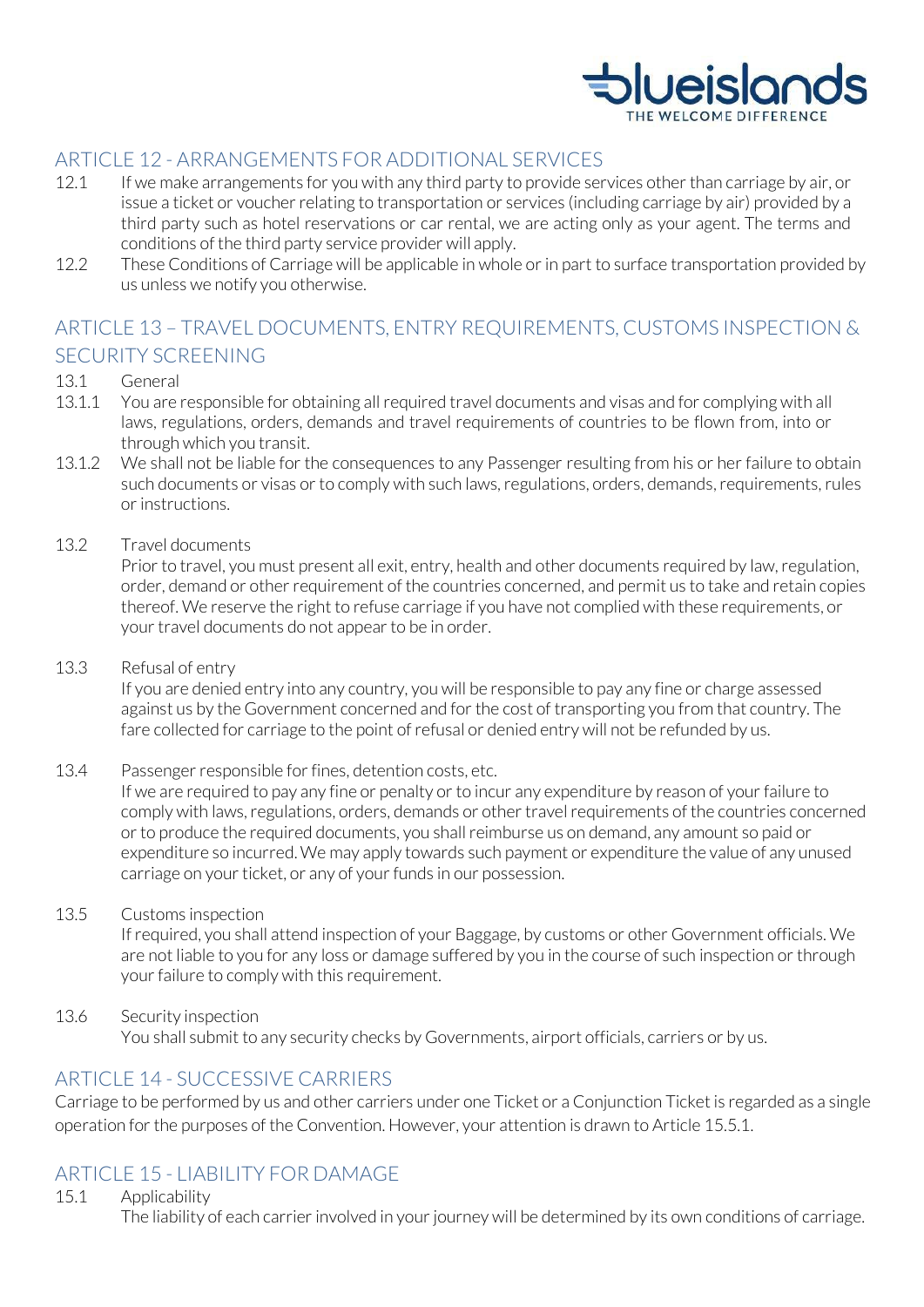

Our liability provisions are as follows:

15.2 Applicable rules

Unless otherwise provided in this Article, carriage is subject to the liability rules of the Convention and Regulation (EC) No 2027/97 (as amended by Regulation (EC) No 889/2002).

- 15.3 Death of or injury to passengers
- 15.3.1 Our liability for damages sustained in the event of death, wounding or any other bodily injury by a Passenger in the event of an accident shall not be subject to any financial limit, be it defined by law, convention or contract.
- 15.3.2 The obligation of insurance set out in Article 7 of Council Regulation (EEC) 2407/92 shall be understood as requiring that we shall be insured up to the limit of liability set out in Article 15.3.3 below, and after that up to a reasonable level.
- 15.3.3 For any damages up to the sum of the equivalent of 113,100 Special Drawing Rights, we shall not exclude or limit our liability.
- 15.3.4 Notwithstanding the provisions of Article 15.3.3, if we prove that the damage was caused by, or contributed to by, the negligence of the injured or deceased Passenger, we may be exonerated wholly or partly from our liability in accordance with applicable law.
- 15.3.5 We shall, without delay, and in any event not later than fifteen days after the identity of the natural person entitled to compensation has been established, make such advance payments as may be required to meet immediate economic needs on a basis proportionate to the hardshipsuffered.
- 15.3.6 Without prejudice to Article 15.3.5, an advance payment shall not be less than the equivalent of 16,000 Special Drawing Rights per Passenger in the event of death.
- 15.3.7 An advance payment shall not constitute recognition of liability and may be offset against any subsequent sums paid on the basis of our liability, but is not returnable, except in the cases described in Article 15.3.4 or in circumstances where it is subsequently proved that the person who received the advance payment caused, or contributed to, the damage by negligence or was not the person entitled to compensation.
- 15.3.8 We are not responsible for any illness, injury or disability, including death, attributable to your physical condition or for the aggravation of such condition.
- 15.4 Baggage

If your baggage is damaged, lost or delayed during a flight, you must advise a member of the ground handling staff immediately and complete a Property Irregularity Report (PIR) before leaving the airport. Claims for damage after baggage has been removed from the airport cannot be considered.

Blue Islands will not accept responsibility for the damage or loss of parts such as wheels, zips/fastenings, straps, handles, or other items that are attached to baggage, or items lost as a result of badly packed baggage.

- 15.4.1 We will not be liable for damage to unchecked Baggage unless such damage is caused by our negligence.
- 15.4.2 Except in the case of an act or omission done with intent to cause damage or recklessly and with knowledge that damage would probably result, our liability in the case of damage to Baggage shall be limited as provided by the Convention, to a maximum of 1,131 Special Drawing Rights per passenger.
- 15.4.3 If in accordance with applicable law different limits of liability are applicable such different limits shall apply.
- 15.4.4 We are not liable for any damage caused by your Baggage. You shall be responsible for any damage caused by your Baggage to other persons or property, including our property.
- 15.4.5 We shall have no liability whatsoever for damage to articles not permitted to be contained in Baggage under Article 8.3 and Article 8.4, including fragile or perishable items and items having a specialvalue.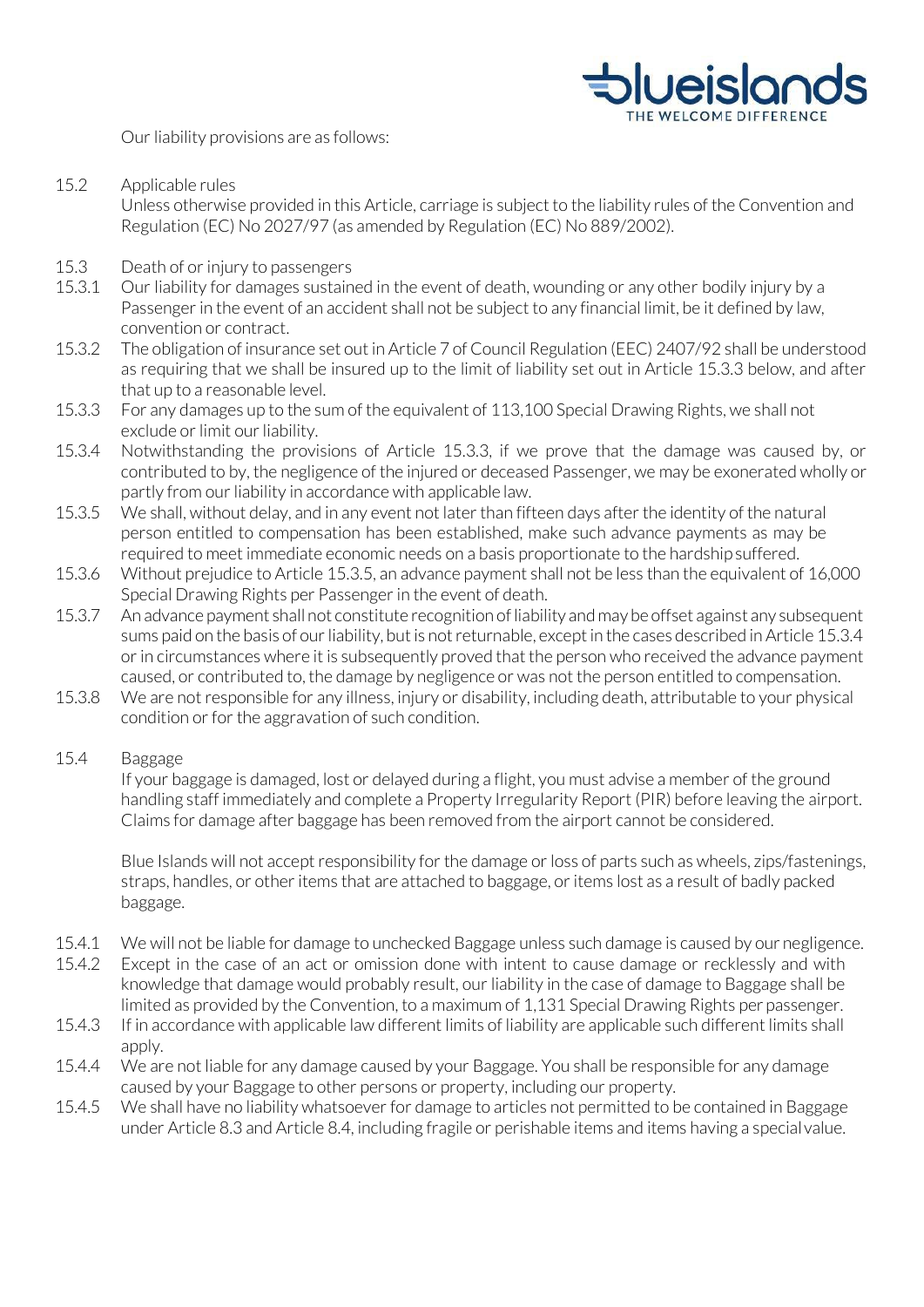

#### 15.5 General

- 15.5.1 If we issue a ticket or if we check Baggage for carriage on another carrier, we do so only as agent for the other carrier. Nevertheless, with respect to checked Baggage, you may make a claim against the first or last carrier.
- 15.5.2 We are not liable for any damage arising from our compliance with or your failure to comply with applicable laws or Government rules and regulations.
- 15.5.3 Except as may be specifically provided otherwise in these Conditions of Carriage or by applicable law, we shall be liable to you only for recoverable compensatory damages for proven losses.
- 15.5.4 The contract of carriage, including these Conditions of Carriage and exclusions or limits of liability, applies to our authorised agents, servants, employees and representatives to the same extent as it and they apply to us. The total amount recoverable from us and from such authorised agents, employees, representatives and persons shall not exceed the amount of our own liability, if any.
- 15.5.5 Nothing in these Conditions of Carriage shall waive any exclusion or limitation of our liability under the Convention or applicable laws unless otherwise expressly stated.
- 15.5.6 Nothing in these Conditions of Carriage shall waive any exclusion or limitation of our liability or any defence available to us under the Convention or applicable laws as against any public social insurance body or any person who is liable to pay compensation or has paid compensation in respect of the death, wounding or other bodily injury of a Passenger.

# ARTICLE 16 - TIME LIMITATION ON CLAIMS AND ACTIONS

- 16.1 Notice of claims
- 16.1.1 Acceptance of Baggage by the bearer of the Baggage Check without complaint at the time of delivery is sufficient evidence that the Baggage has been delivered in good condition and in accordance with the contract of carriage, unless you prove otherwise. If you wish to file a claim or an action regarding Damage to Checked Baggage, you must notify us as soon as you discover the Damage and before leaving the airport. If you wish to file a claim or an action regarding delay of Checked Baggage, you must notify us within twenty-one (21) Days from the date the Baggage has been placed at your disposal. Every such notification must be made in writing.
- 16.2 Limitation Period
- 16.2.1 Subject to Article 16.2.2 below, our liability in respect of any compensation, loss, damage cost or expense claimed, suffered, or incurred by you, arising out of or in connection with any flight governed by these Conditions of Carriage, including without limitation:
	- (a) a claim under any compensation scheme;
	- (b) a claim under Regulation (EC) No 261/2004;
	- (c) a claim for breach of contract; (d) a civil claim or claim in tort (including without limitation for negligence);
	- (e) a claim for breach of statutory duty or under legislation; or
	- $\bullet$  (f) in any other way,

shall be extinguished if a claim is not brought within a period of two years from the date of arrival at destination; or the date on which the aircraft was scheduled to arrive; or the date on which the carriage stopped (whichever is the latest).

16.2.2 Nothing in Article 16.2.1 shall operate to exclude or limit any liability which cannot be excluded or limited under applicable law, in which case the period of limitation shall be determined by the laws of the jurisdiction in which any claim is made.